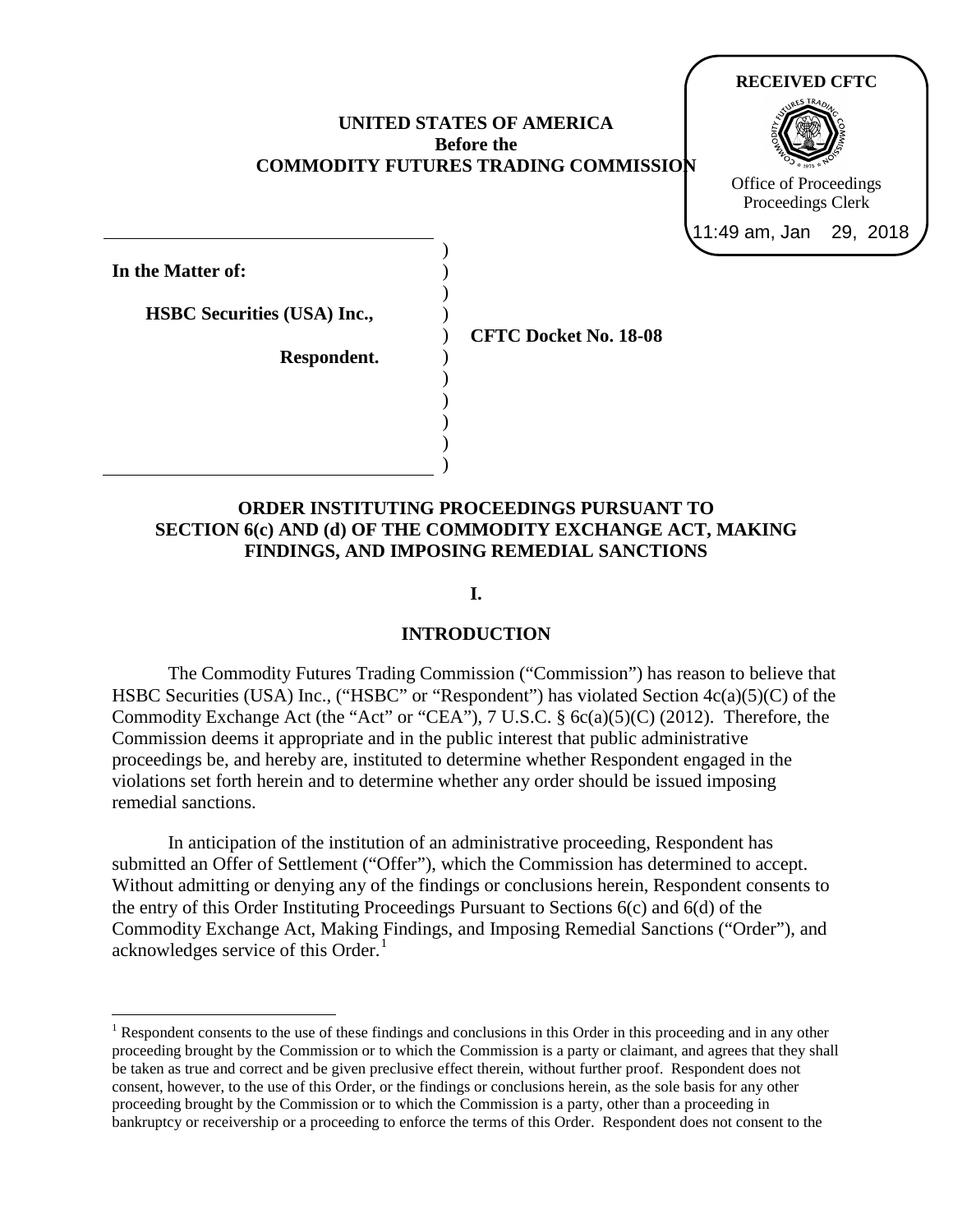## **II.**

### **FINDINGS**

The Commission finds the following:

### **A. SUMMARY**

From at least July 16, 2011, through August 2014, (the "Relevant Period"), HSBC, by and through one of its traders ("Trader A"), engaged in the disruptive trading practice of "spoofing" (bidding or offering with the intent to cancel the bid or offer before execution) with respect to certain futures products in gold and other precious metals ("Precious Metals") traded on the Commodity Exchange, Inc. ("COMEX"). This spoofing conduct violated Section 4c(a)(5)(C) of the Act, 7 U.S.C. § 6c(a)(5)(C) (2012).

\* \* \* \* \*

In accepting the Respondent's Offer, the Commission recognizes the Respondent's significant cooperation with the Division of Enforcement's ("Division") investigation of this matter, which is explained in more detail below. The Commission notes that Respondent's cooperation and remediation is reflected in the form of a substantially reduced penalty.

### **B. RESPONDENT**

**HSBC** is an indirectly wholly-owned subsidiary of HSBC Holdings PLC, a global banking and financial services company headquartered in London. Throughout the Relevant Period, HSBC maintained its principal office in New York and, in the course of its business activities, traded futures contracts in the United States. HSBC has been registered with the Commission as a futures commission merchant ("FCM") since 1980.

# **C. FACTS**

 $\overline{a}$ 

## **1. HSBC's Disruptive Trading**

During the Relevant Period, a number of traders, including Trader A, were employed in HSBC's New York office. As part of his duties, Trader A placed orders and entered into transactions for futures contracts in Precious Metals, which were traded on the COMEX, a futures exchange and designated contract market which is owned and operated by CME Group, Inc. ("CME"). Trader A made a market for precious metals derivatives products and traded futures principally to hedge customer orders with the aim of profitably managing his desk's overall position.

On numerous occasions during the Relevant Period, Trader A placed orders for futures contracts in Precious Metals, primarily gold, with the intent to cancel before their execution. Trader A's spoofing strategy frequently involved placing a relatively small bid or offer with the

use of the Offer or this Order, or the findings or conclusions in this Order, by any other party in any other proceeding.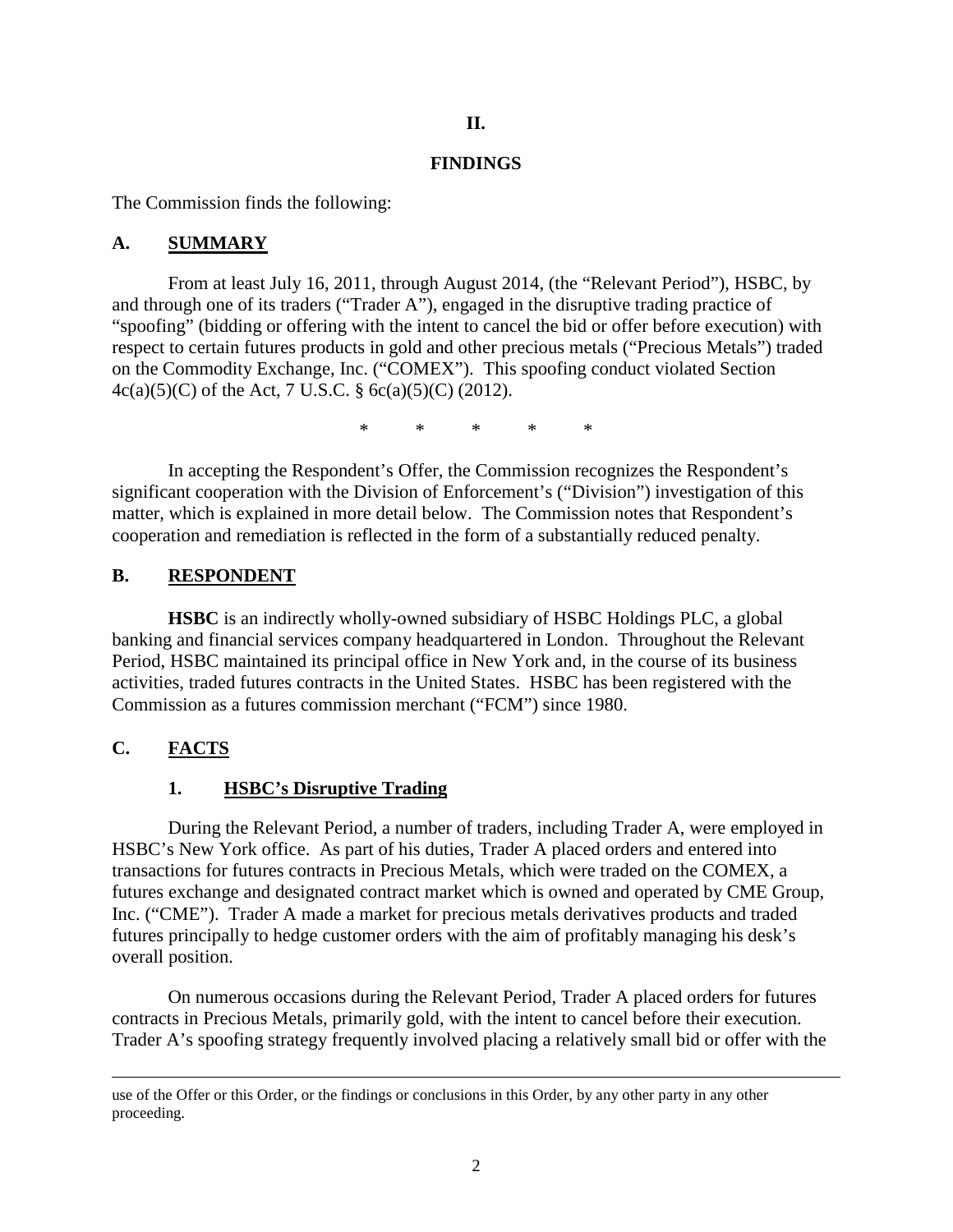intent to execute that order (the "Resting Order") and, prior to the execution of the Resting Order, placing a larger order (or multiple orders), which Trader A intended to cancel before execution, on the opposite side of the same market (the "Spoof Order"). Generally, Trader A would receive a partial or complete fill of the Resting Order and cancel the Spoof Order before it was filled.

# **2. HSBC's Cooperation and Remediation**

Before and during the course of the Division's investigation of potential misconduct in the precious metals market, HSBC, and where appropriate its affiliates: conducted an internal review, including analyzing the trading activity of certain traders for potential spoofing misconduct; substantially assisted the Division's investigation by proactively expanding its internal review; identified Trader A's misconduct, and promptly reported it to the Division; promptly took appropriate personnel measures with regard to Trader A; and provided important information and analysis to the Division, which helped the Division to efficiently and effectively carry out its investigation.

HSBC has represented that it also initiated an overhaul of its systems and controls and implemented a variety of enhancements to detect and deter similar misconduct. HSBC has further represented that, as part of this process, HSBC revised its policies, updated its training, and updated its electronic monitoring and surveillance practices to detect and deter potential spoofing misconduct and other manipulative trading.

## **III.**

# **LEGAL DISCUSSION**

# **A. Spoofing in the Precious Metals Futures Markets, in Violation of Section 4c(a)(5)(C) of the Act**

Section  $4c(a)(5)(C)$  of the Act makes it unlawful for "[a]ny person to engage in any trading, practice, or conduct on or subject to the rules of a registered entity that . . . is, is of the character of, or is commonly known to the trade as, 'spoofing' (bidding or offering with the intent to cancel the bid or offer before execution)." 7 U.S.C. § 6c(a)(5)(C) (2012); *see also United States v. Coscia*, No. 16-3017, 2017 WL 3381433, at \*7 (7th Cir. Aug. 7, 2017) (holding that because the CEA clearly defines spoofing, it provides adequate notice of prohibited conduct).

As described above, Trader A entered numerous bids or offers on a registered entity with the intent to cancel the bids or offers before execution, in violation of Section  $4c(a)(5)(C)$  of the Act. *See, e.g., In re Posen*, CFTC No. 17-20, 2017 WL 3216576, at \*2 (July 26, 2017) (consent order) (finding that manual trader "entered into thousands of bids or offers on a registered entity with the intent to cancel the bids or offers before execution in violation of Section  $4c(a)(5)(C)$  of the Act"); *CFTC v. Oystacher*, 203 F. Supp. 3d 934, 942 (N.D. Ill. 2016) (denying motion for judgment on the pleadings, holding that allegations of placing "both bids and offers with the intent to cancel those bids or offers before execution" constitutes "trading behavior [that] falls within the Spoofing Statute's defined prohibition"); *CFTC v. Nav Sarao Futures Ltd.*, No. 15- 3398, 2016 WL 8257513, at \*10 (N.D. Ill. Nov. 14, 2016) (consent order) (finding that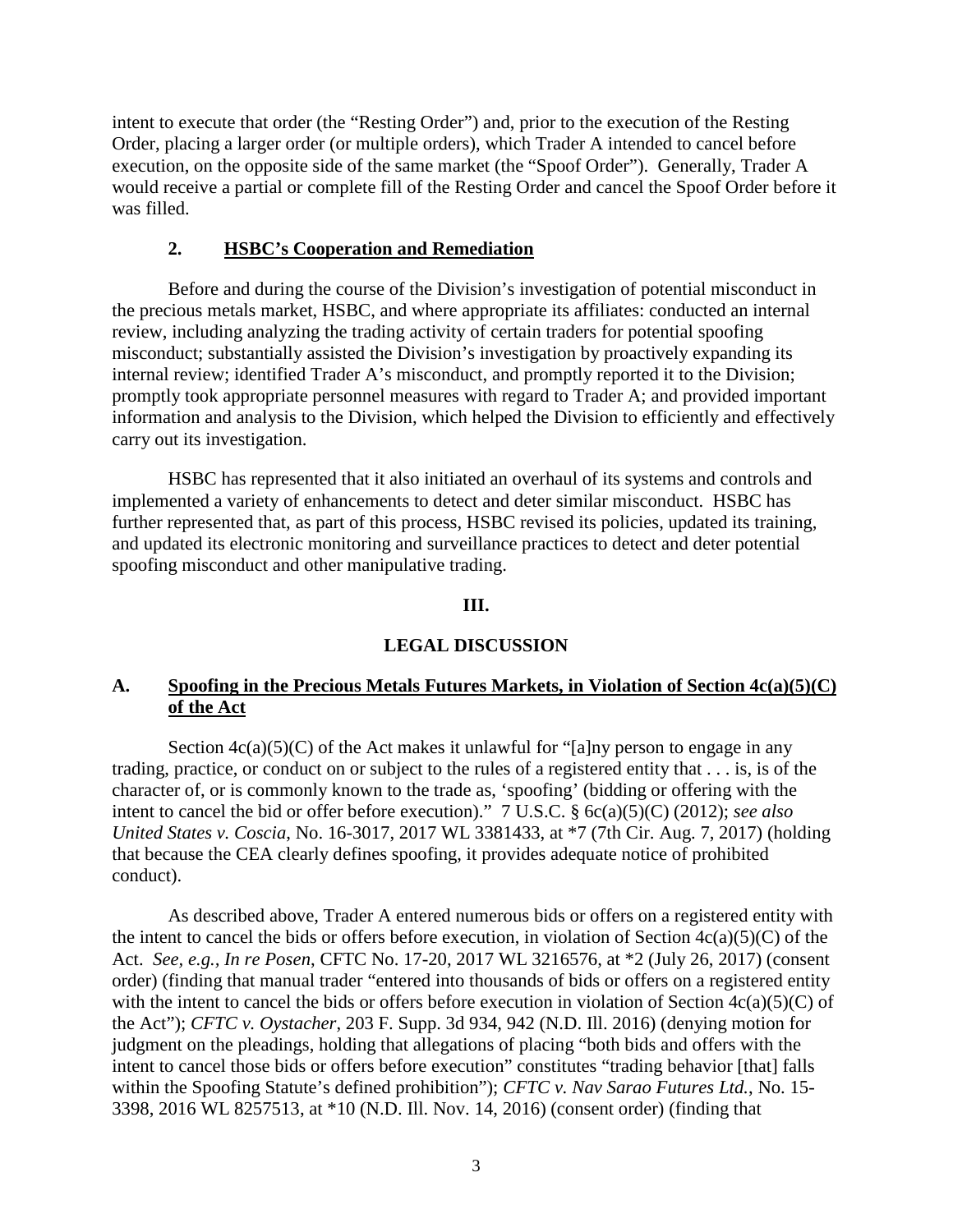defendants engaged in spoofing techniques by, among other things, "plac[ing] tens of thousands of bids and offers for the E-Mini S&P contract with the intent of cancelling those bids and offers before execution (i.e., Spoof Orders)"); *CFTC v. Khara*, No. 15-CV-03497, ECF 35 at 6 (S.D.N.Y. Mar. 31, 2016) (consent order) (finding that "Defendants . . . engaged in unlawful disruptive trading practices or conduct in the gold and silver futures markets . . . that were, were of the character of, or were commonly known to the trade as 'spoofing' (bidding and offering with the intent to cancel the bid or offer before execution).").

## **B. Respondent HSBC Is Liable for the Acts of Its Agent**

Section 2(a)(1)(B) of the Act, 7 U.S.C. § 2(a)(1)(B) (2012), and Regulation 1.2, 17 C.F.R. § 1.2 (2017), provide that "[t]he act, omission, or failure of any official, agent, or other person acting for any individual, association, partnership, corporation, or trust within the scope of his employment or office shall be deemed the act, omission, or failure of such individual, association, partnership, corporation, or trust." Pursuant to Section  $2(a)(1)(B)$  of the Act and Commission Regulation 1.2, strict liability is imposed on principals for the actions of their agents. *See, e.g.*, *Rosenthal & Co. v. CFTC*, 802 F.2d 963, 966 (7th Cir. 1986); *Dohmen-Ramirez & Wellington Advisory, Inc. v. CFTC*, 837 F.2d 847, 857-58 (9th Cir. 1988); *CFTC v. Byrnes*, 58 F. Supp. 3d 319, 324 (S.D.N.Y. 2014).

Trader A engaged in the conduct described herein within the course and scope of his employment; therefore, pursuant to Section 2(a)(1)(B) of the Act and Regulation 1.2, Respondent is liable for the acts, omissions, and failures of Trader A in violation of the provisions of the Act and Commission Regulations cited above.

## **IV.**

# **FINDINGS OF VIOLATIONS**

Based on the foregoing, the Commission finds that, during the Relevant Period, the Respondent violated Section  $4c(a)(5)$  of the Act, 7 U.S.C. §  $6c(a)(5)(C)$  (2012).

# **V.**

## **OFFER OF SETTLEMENT**

Respondent has submitted the Offer in which it, without admitting or denying the findings and conclusions herein:

- A. Acknowledges receipt of service of this Order;
- B. Admits the jurisdiction of the Commission with respect to all matters set forth in this Order and for any action or proceeding brought or authorized by the Commission based on violation of or enforcement of this Order;
- C. Waives:
	- 1. The filing and service of a complaint and notice of hearing;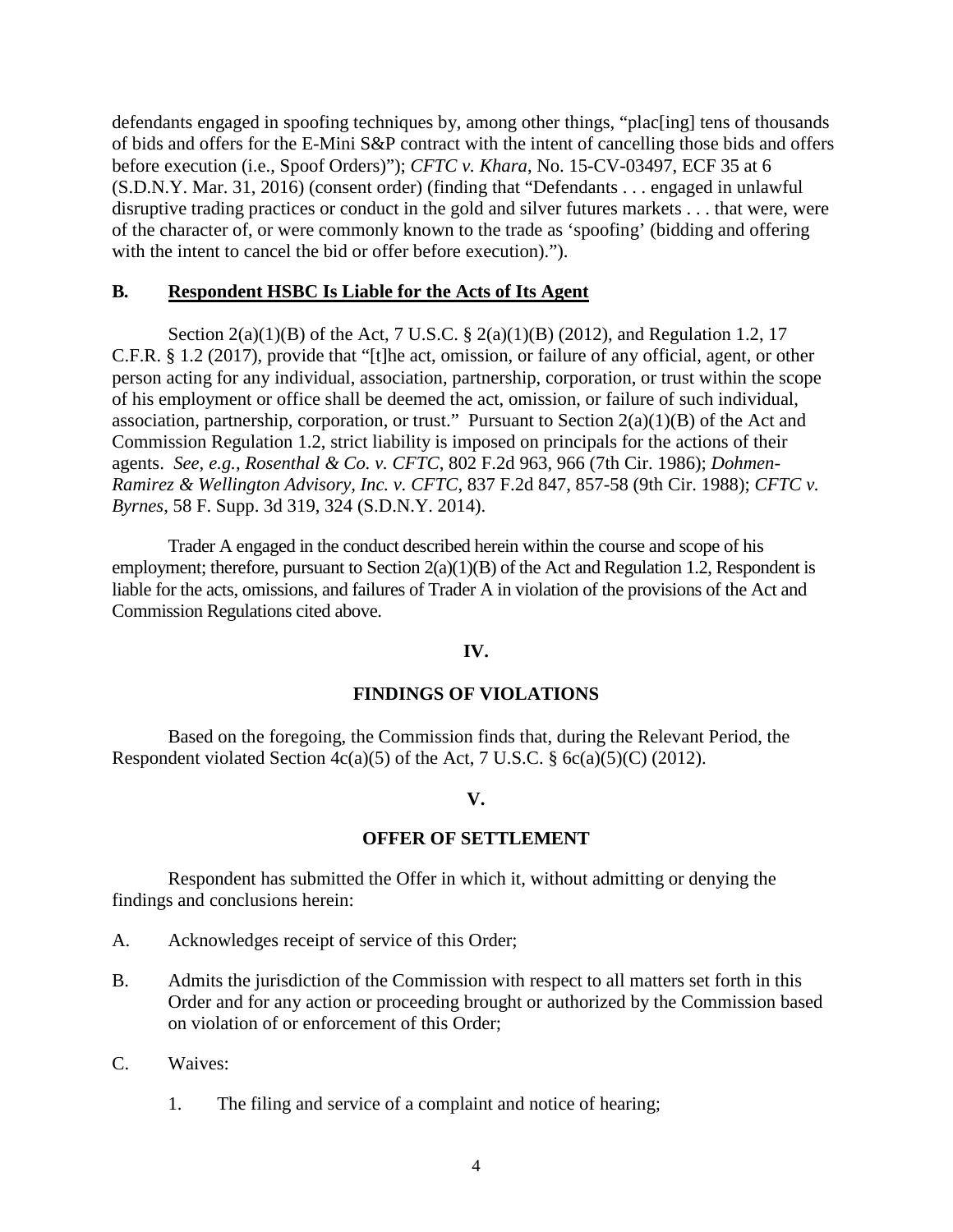- 2. A hearing;
- 3. All post-hearing procedures;
- 4. Judicial review by any court;
- 5. Any and all objections to the participation by any member of the Commission's staff in the Commission's consideration of the Offer;
- 6. Any and all claims that it may possess under the Equal Access to Justice Act, 5 U.S.C. § 504 (2012) and 28 U.S.C. § 2412 (2012), and/or the rules promulgated by the Commission in conformity therewith, Part 148 of the Commission's Regulations, 17 C.F.R. pt.148 (2017), relating to, or arising from, this proceeding;
- 7. Any and all claims that it may possess under the Small Business Regulatory Enforcement Fairness Act of 1996, Pub. L. No. 104-121, §§ 201-53, 110 Stat. 847, 857-74 (codified in scattered sections of 5 U.S.C. and 15 U.S.C.), relating to, or arising from, this proceeding; and
- 8. Any claims of Double Jeopardy based on the institution of this proceeding or the entry in this proceeding of any order imposing a civil monetary penalty or any other relief;
- D. Stipulates that the record basis on which this Order is entered shall consist solely of the findings contained in this Order to which Respondent has consented in the Offer;
- E. Requests, for the reasons set forth in Respondent's letter dated January 18, 2018 ("Request Letter"), that the Commission advise that, under the circumstances, disqualification under Rule 262(a) of Regulation A and Rule 506(d)(1) of Regulation D of the Securities & Exchange Commission ("SEC"), 17 C.F.R. §§ 230.262(a),  $230.506(d)(1)$  (2017), should not arise as a consequence of this Order; and
- F. Consents, solely on the basis of the Offer, to the Commission's entry of this Order that:
	- 1. makes findings by the Commission that:

Respondent, by and through its agent, Trader A, engaged in spoofing in the futures markets, in violation of Section  $4c(a)(5)(C)$  of the Act, 7 U.S.C. § 6c(a)(5)(C) (2012);

- 2. orders Respondent to cease and desist from violating Section  $4c(a)(5)(C)$  of the Act;
- 3. orders Respondent to pay a civil monetary penalty in the amount of one million six hundred thousand dollars (\$1,600,000), plus post-judgment interest within ten (10) days of the date of entry of this Order;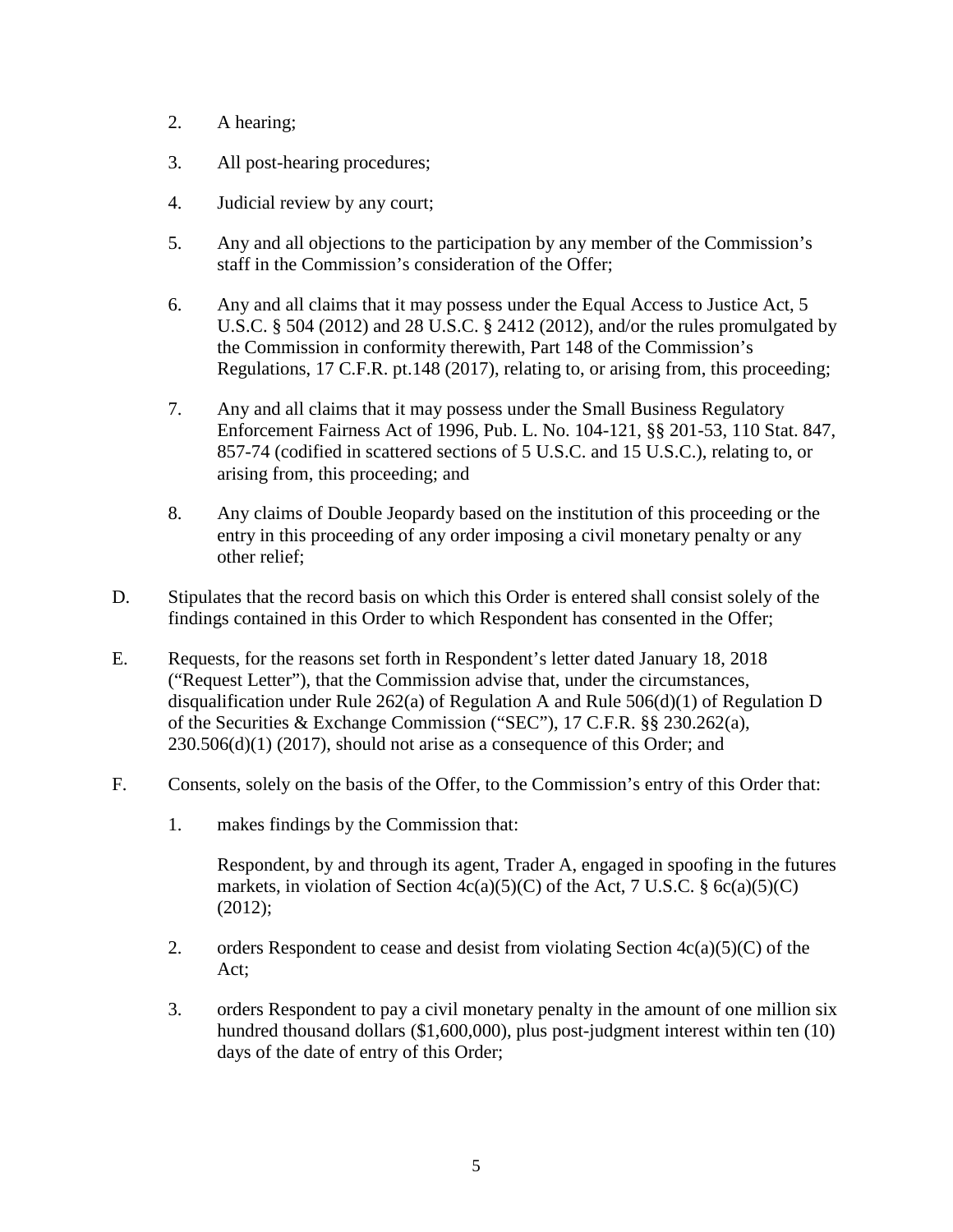- 4. orders Respondent and its successors and assigns to comply with the conditions and undertakings consented to in the Offer and as set forth in Part VI of this Order; and
- 5. advises that, under the circumstances, disqualification under Rule 262(a) of Regulation A and Rule  $506(d)(1)$  of Regulation D of the SEC should not arise as a consequence of this Order.

Upon consideration, the Commission has determined to accept the Offer.

### **VI.**

### **ORDER**

### **Accordingly, IT IS HEREBY ORDERED THAT:**

- A. Respondent and its successors and assigns shall cease and desist from violating Section 4c(a)(5) of the Act, 7 U.S.C.  $\S$  6c(a)(5)(C) (2012).
- B. Respondent shall pay a civil monetary penalty of one million six hundred thousand dollars (\$1,600,000), within ten (10) days of the date of the entry of this Order (the "CMP Obligation"). If the CMP Obligation is not paid in full within ten (10) days of the date of entry of this Order, then post-judgment interest shall accrue on the CMP Obligation beginning on the date of entry of this Order and shall be determined by using the Treasury Bill rate prevailing on the date of entry of this Order pursuant to 28 U.S.C. § 1961 (2012).

Respondent shall pay the CMP Obligation by electronic funds transfer, U.S. postal money order, certified check, bank cashier's check, or bank money order. If payment is to be made other than by electronic funds transfer, then the payment shall be made payable to the Commodity Futures Trading Commission and sent to the address below:

> Commodity Futures Trading Commission Division of Enforcement ATTN: Accounts Receivables --- AMZ 340 E-mail Box: 9-AMC-AMZ-AR-CFTC DOT/FAA/MMAC 6500 S. MacArthur Blvd. Oklahoma City, OK 73169 Telephone: (405) 954-7262

If payment is to be made by electronic funds transfer, Respondent shall contact Marie Thorn or her successor at the above address to receive payment instructions and shall fully comply with those instructions. Respondent shall accompany payment of the CMP Obligation with a cover letter that identifies the paying Respondent and the name and docket number of this proceeding. The paying Respondent shall simultaneously transmit copies of the cover letter and the form of payment to the Chief Financial Officer,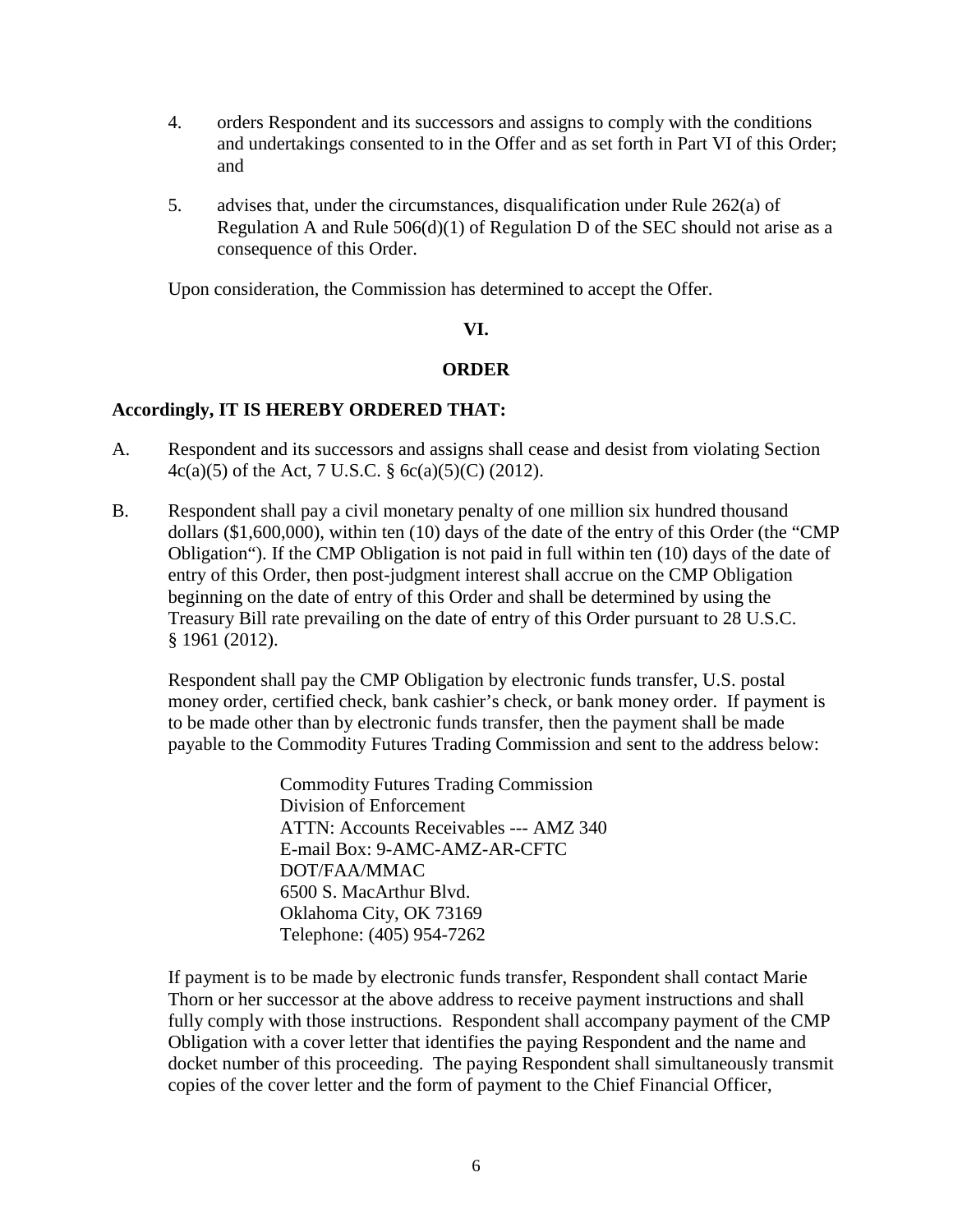Commodity Futures Trading Commission, Three Lafayette Centre, 1155 21st Street, NW, Washington, D.C. 20581.

- C. Respondent and its successors and assigns shall comply with the following conditions and undertakings set forth in the Offer:
	- 1. Public Statements: Respondent agrees that neither it nor any of its successors and assigns, agents, or employees under their authority or control shall take any action or make any public statement denying, directly or indirectly, any findings or conclusions in this Order or creating, or tending to create, the impression that this Order is without a factual basis; provided, however, that nothing in this provision shall affect Respondent's: (i) testimonial obligations; or (ii) right to take legal positions in other proceedings to which the Commission is not a party. Respondent and its successors and assigns shall comply with this agreement, and shall undertake all steps necessary to ensure that all of their agents and/or employees under their authority or control understand and comply with this agreement.
	- 2. Procedures and Controls To Detect Spoofing Activity: Respondent shall maintain systems and controls reasonably designed to detect spoofing activity by its traders, such as the systems and controls Respondent developed and implemented after the Relevant Period. These systems and controls shall, at a minimum, be designed to detect and generate a report regarding patterns of trading that might constitute spoofing activity in the futures markets. Respondent's personnel shall reasonably promptly review such reports and follow up as necessary to determine whether spoofing activity has occurred.
	- 3. Training: Respondent shall provide training, at least annually, addressing the legal requirements of the Act with regard to spoofing, manipulation, and attempted manipulation, to be given to all employees trading on behalf of Respondent or other affiliated entities who submit any orders on futures markets, and their supervisors.
	- 4. Cooperation with the Commission: Respondent shall cooperate fully and expeditiously with the Commission, including the Commission's Division of Enforcement, in this action, and in any current or future Commission investigation or action related thereto. Respondent shall also cooperate in any investigation, civil litigation, or administrative matter related to, or arising from, this action. As part of such cooperation, Respondent agrees to:
		- i. preserve and produce to the Commission in a responsive and prompt manner, as requested by the Division's staff, all non-privileged documents, information, and other materials wherever located, including but not limited to audio files, electronic communications, and trading records and data, in the possession, custody, or control of Respondent;
		- ii. comply fully, promptly, completely, and truthfully, subject to any legally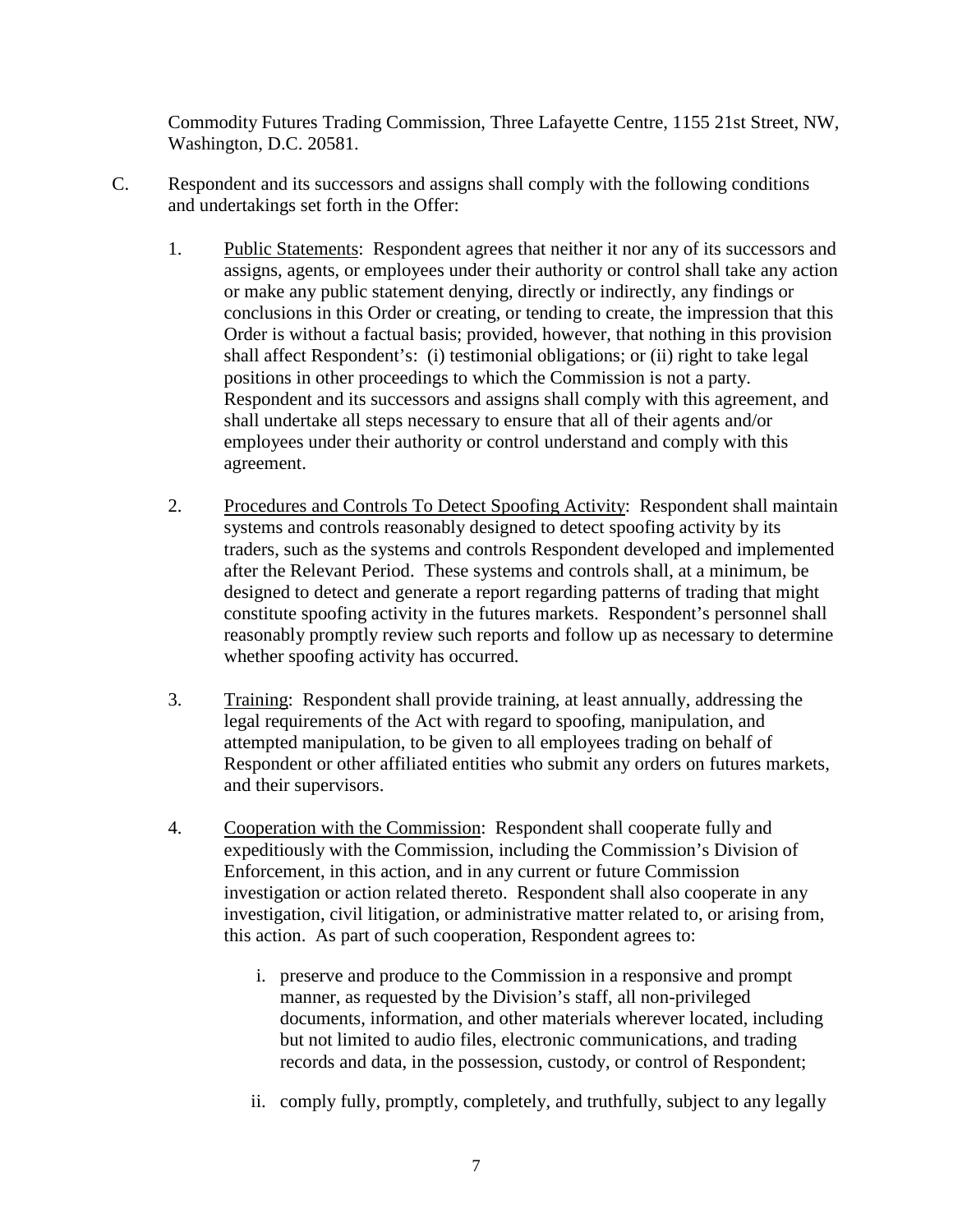recognized privilege, with any inquiries or requests for information and documents;

- iii. identify and authenticate relevant documents and other evidentiary materials, execute affidavits or declarations, and provide a corporate representative to testify completely and truthfully at depositions, trial, and other judicial proceedings, when requested to do so by the Division's staff;
- iv. use its best efforts to produce any current (as of the time of the request) officer, director, employee, or agent of Respondent, regardless of the individual's location, and at such a location that minimizes Commission travel expenditures, to provide assistance at any trial, proceeding, or Commission investigation related to the subject matter of this proceeding, including but not limited to, requests for testimony, depositions, and/or interviews, and to encourage them to testify completely and truthfully in any such proceeding, trial, or investigation; and
- v. subject to applicable laws and regulations, use its best efforts to assist in locating and contacting any prior (as of the time of the request) officer, director, employee, or agent of Respondent.
- 5. Partial Satisfaction: Respondent understands and agrees that any acceptance by the Commission of any partial payment of Respondent's CMP Obligation shall not be deemed a waiver of its obligation to make further payments pursuant to this Order, or a waiver of the Commission's right to seek to compel payment of any remaining balance.
- 6. Change of Address/Phone: Until such time as Respondent satisfies in full its CMP Obligation as set forth in this Order, Respondent shall provide written notice to the Commission by certified mail of any change to its telephone number and mailing address within ten (10) calendar days of the change.
- D. Based on the nature of the violations; the findings made, and the sanctions, conditions, and undertakings imposed in the Order; and the facts and representations in Respondent's Request Letter, the Commission advises<sup>[2](#page-7-0)</sup> that, under the circumstances, disqualification under Rule 262(a) of Regulation A and Rule 506(d)(l) of Regulation D of the SEC, 17

<span id="page-7-0"></span><sup>&</sup>lt;sup>2</sup> Rule 506(d)(l)(iii)(B) disqualifies an issuer from relying on the private offering exemptions provided for in Rule 506 if they or certain related parties are "subject to a final order of . . . [*inter alia*] the U.S. Commodity Futures Trading Commission . . . that: . . . [c]onstitutes a final order based on a violation of any law or regulation that prohibits fraudulent, manipulative, or deceptive conduct." Rule  $506(d)(2)(iii)$ , however, provides that disqualification "shall not apply" if the CFTC "advises in writing" that disqualification under Rule 506(d)(1) "should not arise as a consequence of such order." *See also* 17 C.F.R. §§ 262(a)(3)(ii), (b)(3) (parallel provisions under Regulation A); SEC, Exemptions to Facilitate Intrastate and Regional Securities Offerings, 81 Fed. Reg. 83,494, 83,545 (Nov. 21, 2016) (stating that disqualification under Rule 504 arises "absent a waiver or other exception provided in Rule 506(d)").